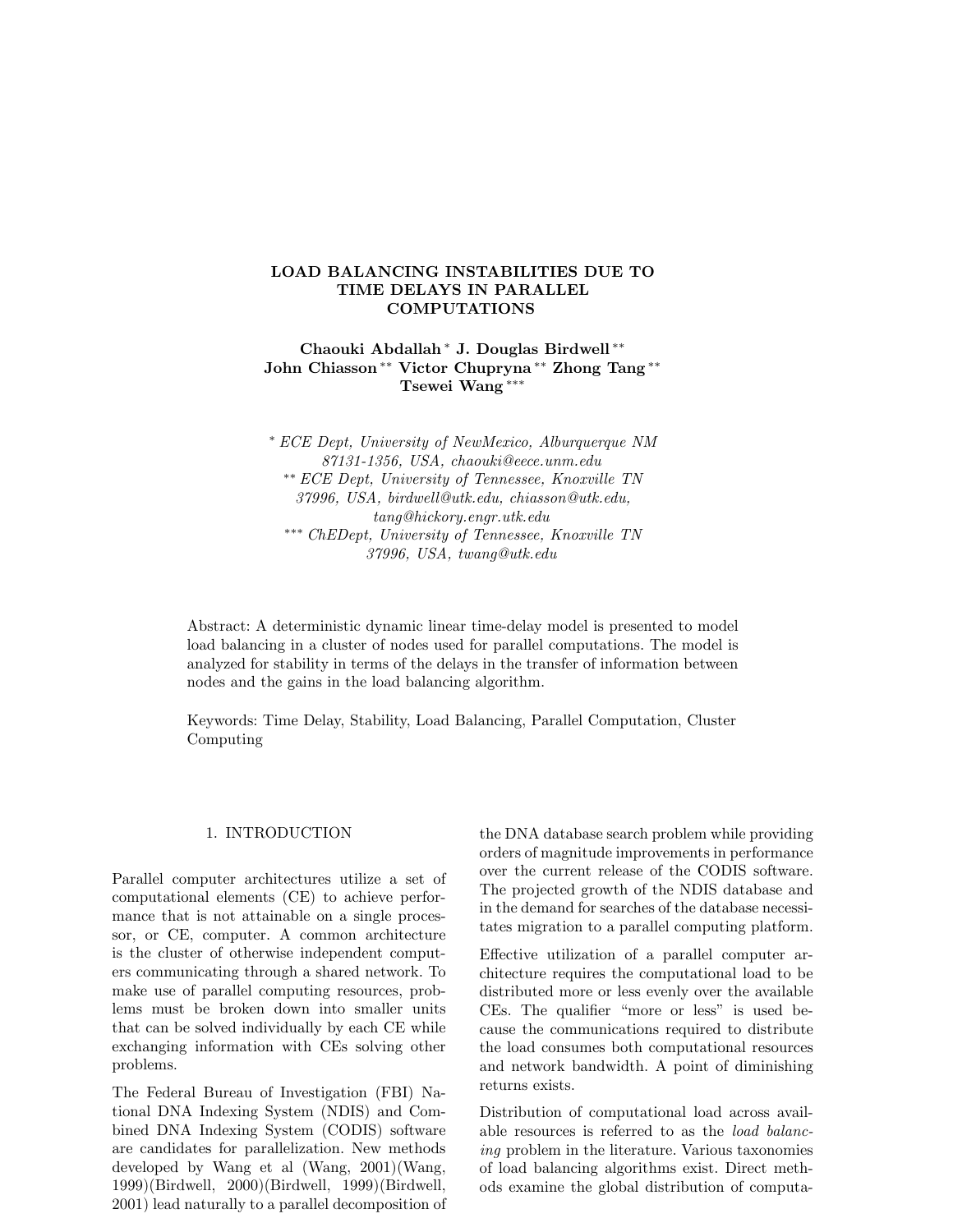tional load and assign portions of the workload to resources before processing begins. Iterative methods examine the progress of the computation and the expected utilization of resources. and adjust the workload assignments periodically as computation progresses. Assignment may be either deterministic, as with the dimension exchange/diffusion (Corradi and Zambonelli, 1999) and gradient methods, stochastic, or optimization based. A comparison of several deterministic methods is provided by Willeback-LeMain and Reeves (Willebeek-LeMair and Reeves, 1993).

To adequately model load balancing problems, several features of the parallel computation environment should be captured: (1) The workload awaiting processing at each  $CE$ ; (2) the relative performances of the CEs;  $(3)$  the computational requirements of each workload component; (4) the delays and bandwidth constraints of CEs and network components involved in the exchange of workloads, and (5) the delays imposed by CEs and the network on the exchange of measurements. A queuing theory (Kleinrock, 1975) approach is wellsuited to the modeling requirements and has been used in the literature by Spies (Spies, 1996) and others. However, whereas Spies assumes a homogeneous network of CEs and models the queues in detail, the present work generalizes queue length to an expected waiting time, normalizing to account for differences among CEs, and aggregates the behavior of each queue using a continuous state model. The present work focuses upon the effects of delays in the exchange of information among CEs, and the constraints these effects impose on the design of a load balancing strategy.

#### 2. MODEL

The mathematical model of a given computing node is given by

$$
\frac{dx_i(t)}{dt} = \lambda_i - \mu_i + u_i(t) - \sum_{j \neq i} p_{ij} u_j(t)
$$
  

$$
y_i(t) = x_i(t) - \frac{\sum_{j=1}^n x_j(t - \tau_{ij})}{n}
$$
 (1)  

$$
u_i(t) = -K_i y_i(t - h_i)
$$

where:  $x_i(t)$  is the expected waiting time experienced by a task inserted into the queue of the  $i^{th}$ node,  $q_i$  is the number of tasks in the  $i^{th}$  node,  $t_{p_i}$  is average time needed to process a task on the  $i^{th}$ node  $(x_i(t) = q_i t_{p_i}), \lambda_i$  is the rate of generation of waiting time on the  $i^{th}$  node caused by the addition of tasks (rate of increase in  $x_i$ ),  $\mu_i$  is the rate of reduction in waiting time caused by the service of tasks at the *i*<sup>th</sup> node  $(\mu_i \equiv (1 \times t_{p_i})/t_{p_i} = 1$ for all i),  $u_i(t)$  is the rate of removal (transfer) of the tasks from node  $i$  at time  $t$  by load balancing at node *i*,  $p_{ij}$  is the fraction of  $u_i(t)$  that node

j allocates to node *i* at time *t*;  $\sum_{i=1}^{n} p_{ij} = 1$ ,<br>  $(p_{jj} = 0)$ ,  $p_{ij}u_j(t - h_{ij})$  is the rate of removal (transfer) of tasks at time  $t$  from node  $j$  by (to) node i,  $h_{ij}$  is the time delay for task transfer from node j to node i.  $(h_{ii} = 0)$ ,  $\tau_{ij}$  is the time delay for communicating the node waiting time  $x_i$  to node  $i$  ( $\tau_{ii} = 0$ ), and *n* is the number of nodes. All rates are in units of the rate of change of expected waiting time (time/time, which is dimensionless).

Here  $u_i(t) < 0$  means tasks are being sent to other nodes while  $u_i(t) > 0$  means the  $i^{th}$  node is receiving tasks from other nodes. A delay is experienced by transmitted tasks before they are received at the other node. The control law  $u_i(t) = -K_i y_i(t)$  $h_i$ ) states that if the  $i^{th}$  node output  $x_i(t)$  is above the local average  $\left(\sum_{j=1}^n x_j(t-\tau_{ij})\right)/n$  then it sends data to the other nodes, while if it is less than the local average, it accepts data from the other nodes. Here  $h_i$  is the delay in sending the tasks  $-K_iy$  to the other nodes.

Often, the  $p_{ij}$  are functions of the state  $x_i$  so as to send a higher fraction of the data to those nodes that have less tasks. However, this is left out in this model to retain linearity of the system so that a stability analysis can be carried out.

#### 3. STABILITY ANALYSIS

To study the stability of the model, three nodes  $(n=3)$  are considered with  $K_1 = K_2 = K_3 = K$ ,  $p_{ij} = 1/2$ , for all  $i \neq j$ ,  $p_{ii} = 0$ ,  $\tau_{ij} = h$  for  $i \neq j$ ,  $\tau_{ii} = 0, h_i = 2h$  for all  $i = 1, 2, 3$ . The transfer function from the inputs  $d_1 = \lambda_1 - \mu_1$ ,  $d_2 = \lambda_2 - \mu_2$ , and  $d_3 = \lambda_3 - \mu_3$  to the output  $y_1(s) \triangleq x_1(s) - (x_1(s) + e^{-hs}x_2(s) + e^{-hs}x_3(s))$  /3 is  $(z = e^{-hs})$  $y_1(s) =$  $\frac{-\frac{1}{18}(6s+K(2z^2-z^3-z^4))(2s+K(2z^2+z^3)}{-\frac{1}{4}s(2s+K(2z^2+z^3)^2}d_1$  $+\frac{\frac{1}{18}z(3s+K(-2z+z^2+z^3))(2s+K(2z^2+z^3)}{-\frac{1}{7}s(2s+K(2z^2+z^3))^2} \times$  $(d_2 + d_3)$ 

$$
= \frac{2}{9} \frac{6s + K(2z^{2} - z^{3} - z^{4})}{s(2s + K(2z^{2} + z^{3}))} d_{1}
$$
  

$$
- \frac{2}{9} \frac{z(3s + K(-2z + z^{2} + z^{3}))}{s(2s + K(2z^{2} + z^{3}))} (d_{2} + d_{3})
$$
  

$$
= \frac{2}{9} \frac{b_{1}(s, z)}{sa(s, z)} d_{1} - \frac{2}{9} \frac{z b_{2}(s, z)}{sa(s, z)} (d_{2} + d_{3})
$$

where  $b_1(s, z) = 6s + K(2z^2 - z^3 - z^4), b_2(s, z) =$ <br>  $3s + K(-2z + z^2 + z^3)$  and  $a(s, z) = 2s + K(2z^2 + z^3)$  $z^3$ ).

The stability of this time delay system is analyzed using the techniques developed in (Bellman and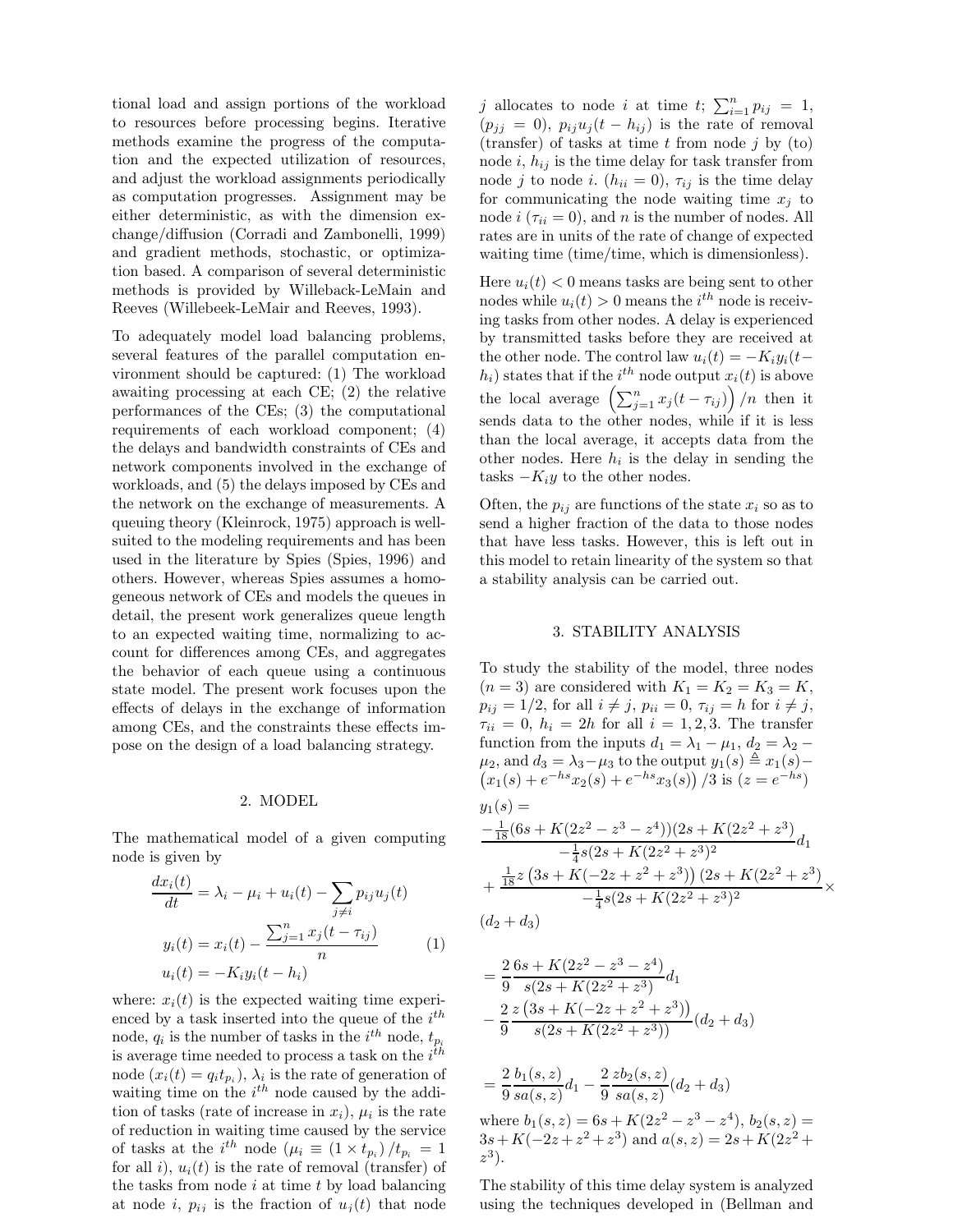Cooke,  $1963$ )(Chiasson and Lee,  $1985$ )(Hertz and Zeheb,  $1984$ )(Kamen,  $1982$ )(Chiasson,  $1988$ )(Chiasson and Abdallah, 2001) (see especially (Chiasson, 1988)(Chiasson and Abdallah, 2001)). The problem is broken into the three parts where it is first shown that  $a(s, e^{-hs})$  for stable for  $0 \leq h <$  $\frac{2}{K}\frac{0.674889}{2.85}$ . Then it is shown that  $b_1(s, e^{-hs})/s$  and  $b_2(s, e^{-hs})/s$  are both stable independent of delay.

# 3.1 Stability of  $a(s, e^{-hs})$

First  $a(s, z)$  is considered. With  $K > 0$ , the polynomial  $a(s, z)$  is stable for  $h = 0$  since  $a(s, 1) =$  $2s + 3K$ . Next, define

$$
a(s, z) = 2s + K(2z2 + z3)
$$
  
 
$$
\tilde{a}(s, z) \triangleq z3a(-s, 1/z) = z3(-2s) + K(2z + 1)
$$

The idea here (see (Chiasson, 1988) (Chiasson and Abdallah, 2001) is to simply note that the polynomial is stable for  $h = 0$  and then to increase  $h$  until there are zeros of the polynomial on the  $j\omega$  axis. At this point, there are zeros of the form  $s = j\omega, z = e^{-j\omega h}$  which must satisfy  $a(s, z) = \tilde{a}(s, z) = 0$  as  $-j\omega$  and  $1/e^{-j\omega h}$  are simply the conjugates of  $s = j\omega, z = e^{-j\omega h}$ , respectively. To find the first value of  $h$  that results in the system being unstable, the common zeros of  $\{a(s, z), \tilde{a}(s, z)\}\$  on the  $j\omega$  axis are found. Specifically, the variable s is eliminated from  $a(s, z)$  and  $\tilde{a}(s, z)$  resulting in

$$
R(z) = z6 + 2z5 + 2z + 1
$$
  
= (z<sup>2</sup> + 2z + 1)(z<sup>4</sup> + z<sup>3</sup> - 2z<sup>2</sup> + z + 1) = 0.

These roots are

$$
z_{1,2} = -\frac{1}{2} \pm j\frac{\sqrt{3}}{2} = e^{j2\pi/3}, e^{j4\pi/3}
$$

$$
z_{3,4} = \frac{-1 + \sqrt{17}}{4} \pm j\frac{1}{\sqrt{2}}\sqrt{\frac{-1 + \sqrt{17}}{4}}
$$

$$
= 0.780776 \pm j0.624811
$$

$$
z_{5,6} = \frac{-1 - \sqrt{17}}{4} \pm \frac{1}{\sqrt{2}}\sqrt{\frac{1 + \sqrt{17}}{4}}
$$

Only the first four roots  $z_{1,2}, z_{3,4}$  have magnitude one and the corresponding values of s are

$$
s_{1,2} = -\frac{K}{2}(2z^2 + z^3)\Big|_{z=-\frac{1}{2}\pm j\frac{\sqrt{3}}{2}} = -\frac{K}{2}\left(\frac{1}{2} \mp j\frac{\sqrt{3}}{2}\right)
$$
  

$$
s_{3,4} = -\frac{K}{2}(2z^2 + z^3)\Big|_{0.780776 \pm j0.624811} = \mp\frac{K}{2}2.85j
$$

As  $\text{Re}(s_{1,2}) \neq 0$ , these do not correspond to zeros of  $a(s, e^{-hs})$  on the jw axis. Setting  $z = e^{-sh}$ with  $s = \pm \frac{K}{2} 2.85j$ ,  $z = 0.780776 \pm j0.624811$  $e^{\pm j0.674889}$  gives

$$
e^{\pm j0.674889} = e^{\pm \frac{K}{2}2.85jh}
$$

$$
\implies h = \frac{2}{K} \frac{0.674889}{2.85}
$$

That is, for a given  $K$ , this gives the smallest positive value of the delay for which  $a(s, e^{-hs})$  has a zero in the right-half plane (specifically, on the  $j\omega$  axis). Or, in terms of the gain K,  $a(s, e^{-hs})$ has no zeros in the right-half plane for

$$
K < K_{\text{max}} \triangleq \frac{2}{h} \frac{0.674889}{2.85}
$$

and further has zeros on the  $j\omega$  axis for  $K =$  $K_{\text{max}}$ .

3.2 Stability of 
$$
b_1(s, e^{-hs})/s
$$
 and  $b_2(s, e^{-hs})/s$ 

Consider next transfer function

$$
\frac{b_1(s, e^{-hs})}{s} = \frac{6s + K(2e^{-2hs} - e^{-3hs} - e^{-4hs})}{s}
$$

The denominator has a single root at  $s = 0$ . However, this is not a pole since

$$
\frac{b_1(s, e^{-hs})}{s}\Big|_{s=0} = \lim_{s \to 0} \frac{b_1(s, e^{-hs})}{s}
$$

$$
= \lim_{s \to 0} \frac{6s + K(2e^{-2hs} - e^{-3hs} - e^{-4hs})}{s}
$$

$$
= \lim_{s \to 0} \frac{6s + 3Khs}{s}
$$

$$
= 6 + 3K \neq \infty
$$

Similarly, for the transfer function

$$
\frac{b_2(s, e^{-hs})}{s} = \frac{3s + K(-2e^{-hs} + e^{-2hs} + e^{-3hs})}{s}
$$

the denominator has a single root at  $s = 0$ . As before, this is not a pole since

$$
\frac{b_2(s, e^{-hs})}{s}\Big|_{s=0} = \lim_{s \to 0} \frac{b_2(s, e^{-hs})}{s}
$$

$$
= \lim_{s \to 0} \frac{3s + K(-2e^{-hs} + e^{-3hs} + e^{-3hs})}{s}
$$

$$
= \lim_{s \to 0} \frac{3s - 4Khs}{s}
$$

$$
= 3 - 4Kh \neq \infty
$$

Consequently, the transfer functions  $b_1(s, e^{-hs})/s$ ,  $b_2(s, e^{-hs})/s$  are both stable independent of delay.

### 4. SIMULATIONS

Experimental procedures to determine the delay values are given in the thesis (Dasgupta,  $2001a$ ) and summarized in the paper (Dasgupta,  $2001b$ ). These give representative values for a Fast Ethernet network with three nodes of  $\tau_{ij} = 400 \mu \sec$ for  $i \neq j$ ,  $\tau_{ii} = 0$ , and so with  $h_i = 2 \times 400 \mu$  sec, the maximum value for the gain is

$$
K_{\text{max}} = \frac{2}{h} \frac{0.674889}{2.85} = \frac{2}{400 \times 10^{-6}} \frac{0.674889}{2.85} = 1184
$$

The simulation was performed with three nodes  $(n = 3)$ ,  $K_1 = K_2 = K_3 = K$ ,  $p_{ij} = 1/2$ , for all  $i, j, \tau_{ii} = h$  for  $i \neq j, \tau_{ii} = 0, h_i = 2h$  for  $i =$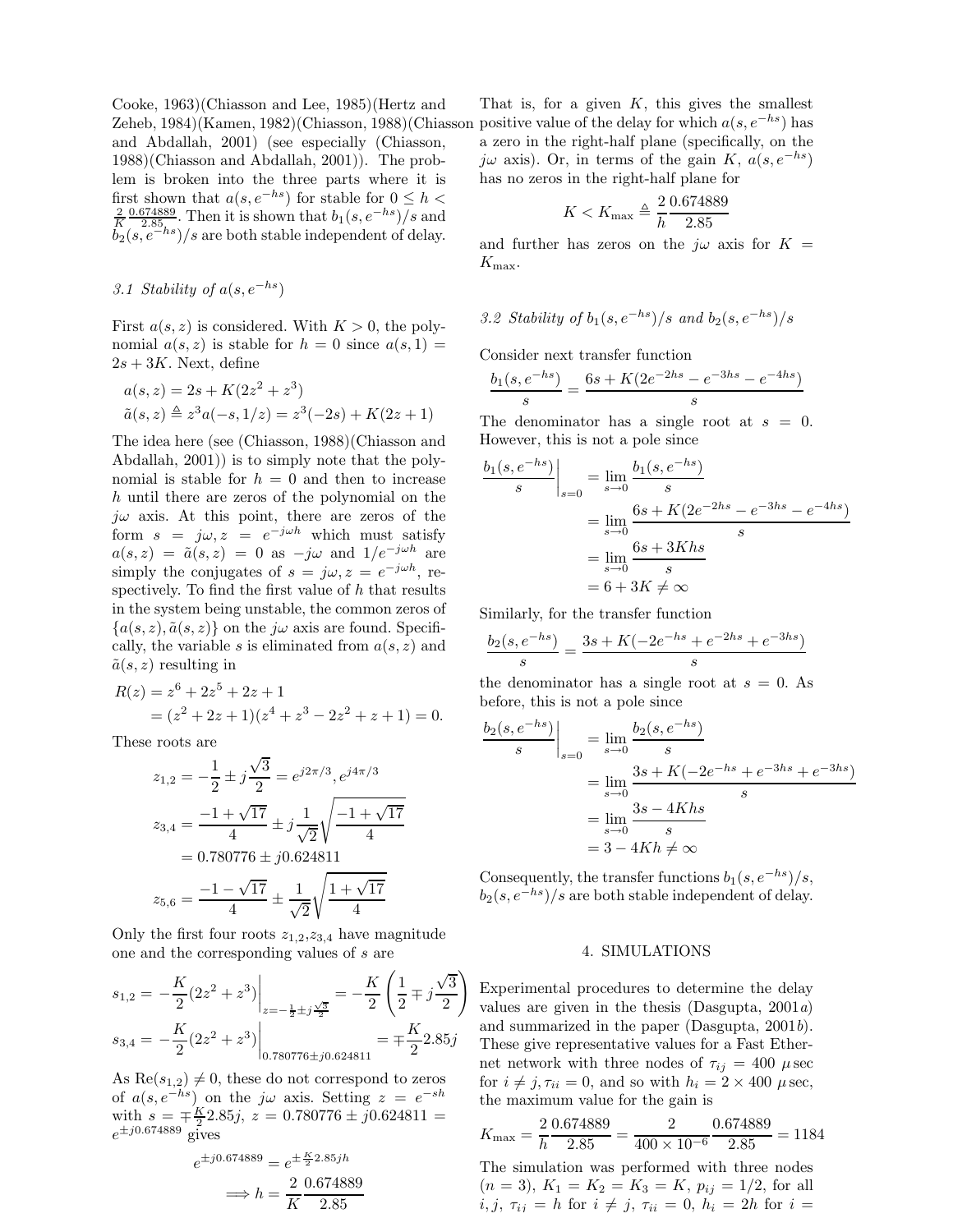



1, 2, 3 and  $h = 400 \mu \text{sec}$ . The inputs were set as  $\lambda_1 = 2\mu_1, \lambda_2 = 0, \lambda_3 = 0$  and the initial conditions were  $x_1(0) = 100$ ,  $x_2(0) = 5$  and  $x_3(0) = 3$ . The figure below is a block diagram of one node of the system where  $K_1 = K$ ,  $\tau_{12} = \tau_{13} = 400 \mu \text{ sec}$  and  $h_1 = 800 \ \mu \sec.$ 

The figures below are plots of  $y_1(t)$  from the simulation for three runs where the gain is set as  $K = 0.99K_{\text{max}}$ ,  $K = K_{\text{max}}$ , and  $K = 1.01K_{\text{max}}$ , respectively.



Plot of  $y_1(t)$  versus time for  $K = 0.99K_{\text{max}}$ 



Plot of  $y_1(t)$  versus time for  $K = K_{\text{max}}$ 



Plot of  $y_1(t)$  versus time for  $K = 1.01 K_{\text{max}}$ 

# 5. CONCLUSIONS

In this work, a load balancing algorithm was modeled as a linear time-delay system. Under the assumption of symmetric nodes and controllers (all intercommunication delays are identical and the controller gains identical) a systematic procedure was presented to determine the stability of the system by an explicit relationship between the delay values and the control gain. The delays create a limit on the size of the controller gains in order to ensure stability.

### 6. ACKNOWLEDGEMENTS

The work of J.D. Birdwell, V. Chupryna, Z. Tang, and T.W. Wang was supported by U.S. Department of Justice, Federal Bureau of Investigation under contract J-FBI-98-083. The work of C.T. Abdallah was supported in part by the National Science Foundation through the grant INT-9818312. The views and conclusions contained in this document are those of the authors and should not be interpreted as necessarily representing the official policies, either expressed or implied, of the U.S. Government.

#### **REFERENCES**

- Bellman, R. and K.L. Cooke (1963). Differential-Difference Equations. New York: Academic.
- Birdwell, J.D., R. D. Horn D. J. Icove T. W. Wang P. Yadav S. Niezgoda (1999). A hierarchical database design and search method for codis. In: Tenth International Symposium on Human Identification. Orlando, FL.
- Birdwell, J.D., T-W. Wang M. Rader (2001). The university of tennessee's new search engine for codis. In: 6th CODIS Users Conference. Arlington, VA.